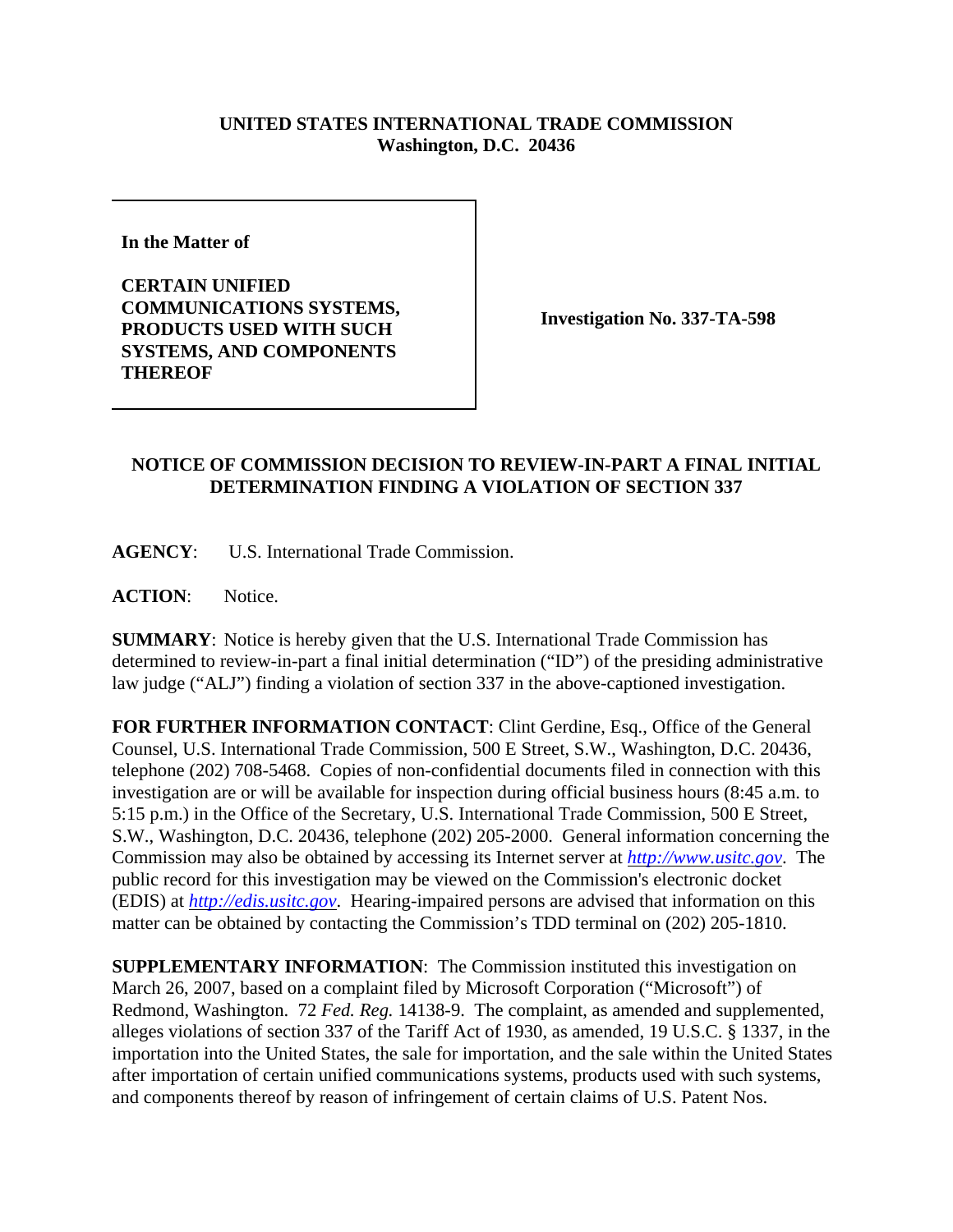6,421,439 ("the '439 patent"); 6,430,289; 6,263,064 ("the '064 patent"); and 6,728,357. The complaint further alleges the existence of a domestic industry. The Commission's notice of investigation named Alcatel-Lucent ("ALE") of Paris, France as the only respondent.

On April 20, 2007, Microsoft moved to amend the complaint to: 1) substitute Alcatel Business Systems for Alcatel-Lucent as respondent in this investigation, and 2) add allegations of infringement of claims 8, 28, 38, and 48 of the '439 patent, and claim 20 of the '064 patent. Respondent and the Commission investigative attorney ("IA") did not oppose the motion.

On May 17 and September 20, 2007, respectively, the Commission determined not to review IDs, issued by the presiding ALJ, granting Microsoft's motions to amend the complaint and to terminate the investigation in part based on Microsoft's withdrawal of certain claims. On October 23 and October 26, 2007, respectively, the Commission determined not to review IDs, issued by the presiding ALJ, granting Microsoft's motion to terminate the investigation in part based on Microsoft's withdrawal of certain claims and granting ALE's motion to amend the complaint.

On January 28, 2008, the ALJ issued his final ID and recommended determinations on remedy and bonding. The ALJ found a violation of section 337 based on his findings that the respondent's accused products infringe one or more of the asserted claims of the patents at issue. On February 11, 2008, all parties, including the IA, filed petitions for review of the final ID. On February 19, 2008, all parties filed responses to the petitions for review.

Upon considering the parties' filings, the Commission has determined to review-in-part the ID. Specifically, with respect to the '439 patent, the Commission has determined to review: 1) the ALJ's construction of the claim term "current activity of subscribers on the computer network;" 2) the ALJ's determination that ALE's OXE system directly and indirectly infringes the '439 patent; 3) the ALJ's determination that ALE's OXO system does not infringe the '439 patent; 4) the ALJ's determination that claims 1 and 28 of the '439 patent are not invalid in view of U.S. Patent No. 6,041,114 ("the '114 patent") or U.S. Patent No. 5,652,789 ("the '789 patent"); 5) the ALJ's determination that claim 38 of the '439 patent is invalid in view of the '114 patent; and 6) the ALJ's determination that claim 38 is not invalid in view of the '789 patent. The Commission has determined not to review the remainder of the ID, or ALJ Order No. 14 for which review was also sought.

On review, with respect to violation, the parties are requested to submit briefing limited to the following issues:

1) the ALJ's finding that the "current activity of the user on the computer network" as found in the '439 patent "can consist of both user-selected indicators based on user activity (e.g., 'conditional processing' as per the '439 specification) and the transfer of data between the computer and telephone networks while the user is engaged in a VoIP phone call" (ID at 47), and the implications of this finding for the infringement and invalidity analyses;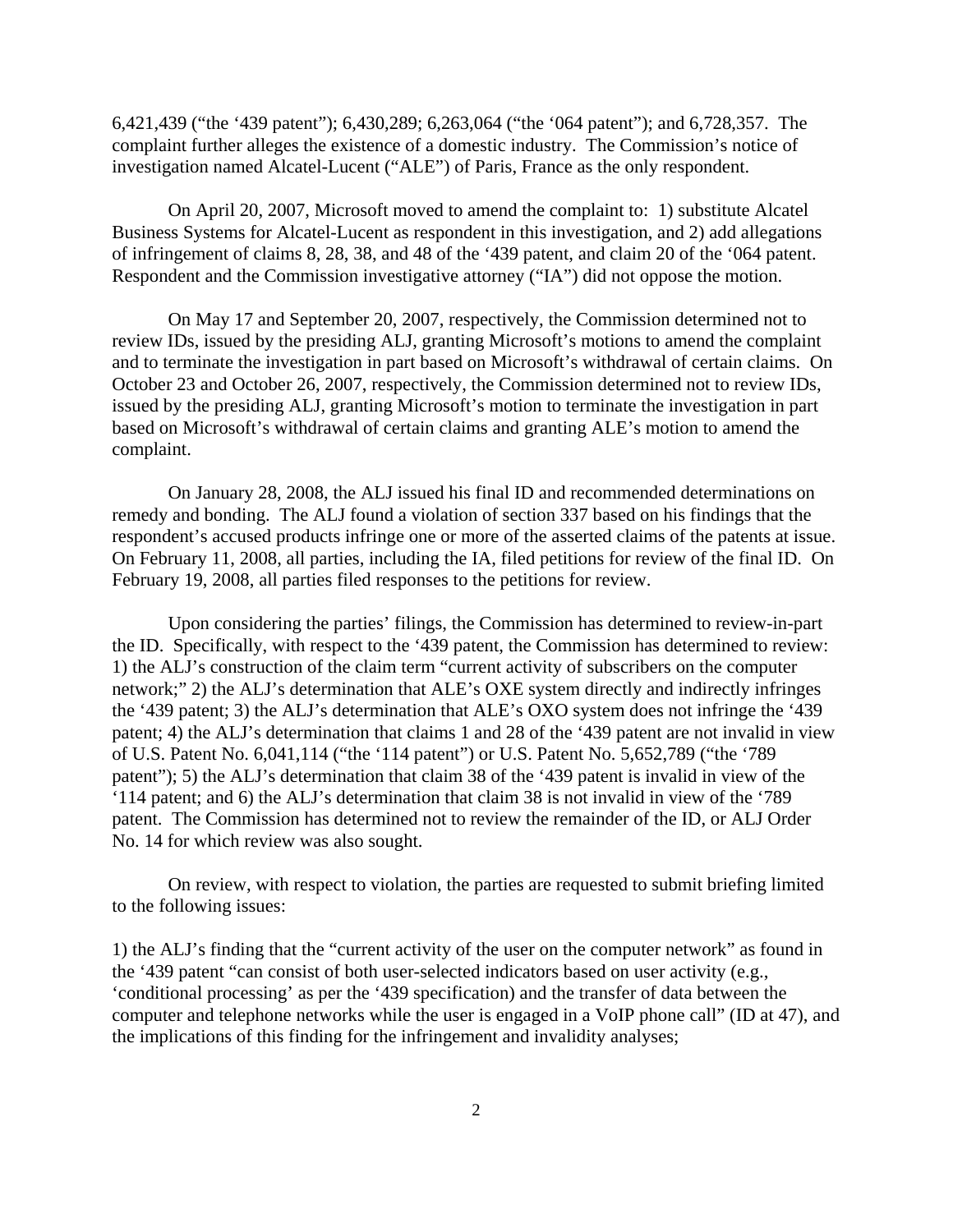2) what is the exact demarcation between the '439 patent claim terms "telephone network" and "computer network" as it relates to claim construction, invalidity using the '114 and '789 patents, and the infringement analysis for a Voice-over-IP (VoIP) communication system;

3) whether the PBX and telecommute server of the '114 patent, functioning together, can be considered to disclose the "network access port" and "controller" limitations of claim 1 of the '439 patent to anticipate this claim;

4) to what extent, if any, does anticipation of claims 1 and 28 of the '439 patent depend on a finding that the claim limitations are inherently disclosed by the '114 and '789 patents; and

5) please comment on Microsoft's argument that the ALJ, when construing the term "current activity" to mean "either the status of the user or subscriber at the present time or the most recent status of a user or subscriber," did so in a manner inconsistent with Federal Circuit precedent. Complainant Microsoft's Contingent Petition for Review at 9. In addressing this argument, please address Free Motion Fitness, Inc. v. Cybex Int'l, Inc., 423 F.3d 1343 (Fed. Cir. 2005) ("[u]nder Phillips, the rule that 'a court will give a claim term the full range of its ordinary meaning,' . . . does not mean that the term will presumptively receive its broadest dictionary definition or the aggregate of multiple dictionary definitions . . .")) and Impax Labs, Inc. v. Aventis Pharms, Inc. 468 F.3d 1368, 1374 (Fed. Cir. 2006) ("claim is unpatentable under the preponderance of evidence, burden-of-proof standard, giving each term its broadest reasonable construction consistent with the specification").

In addressing these issues, the parties are requested to make specific reference to the evidentiary record and to cite relevant authority.

In connection with the final disposition of this investigation, the Commission may issue an order that results in the exclusion of the subject articles from entry into the United States. Accordingly, the Commission is interested in receiving written submissions that address the form of remedy, if any, that should be ordered. If a party seeks exclusion of an article from entry into the United States for purposes other than entry for consumption, the party should so indicate and provide information establishing that activities involving other types of entry either are adversely affecting it or likely to do so. For background, *see In the Matter of Certain Devices for Connecting Computers via Telephone Lines*, Inv. No. 337-TA-360, USITC Pub. No. 2843 (December 1994) (Commission Opinion).

When the Commission contemplates some form of remedy, it must consider the effects of that remedy upon the public interest. The factors the Commission will consider include the effect that an exclusion order and/or cease and desist orders would have on (1) the public health and welfare, (2) competitive conditions in the U.S. economy, (3) U.S. production of articles that are like or directly competitive with those that are subject to investigation, and (4) U.S. consumers. The Commission is therefore interested in receiving written submissions that address the aforementioned public interest factors in the context of this investigation.